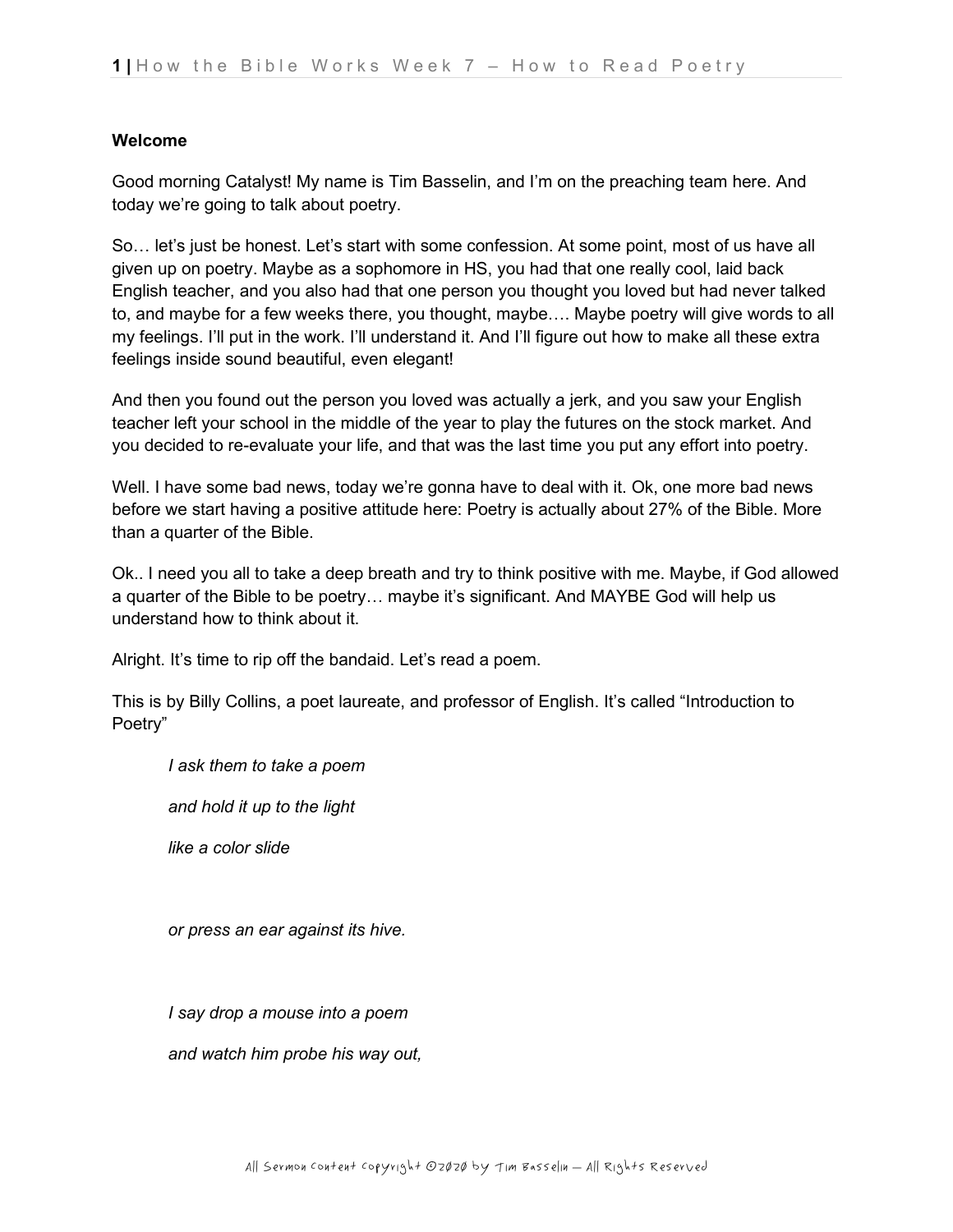*or walk inside the poem's room*

*and feel the walls for a light switch.*

*I want them to waterski*

*across the surface of a poem*

*waving at the author's name on the shore.*

*But all they want to do*

*is tie the poem to a chair with rope*

*and torture a confession out of it.*

*They begin beating it with a hose*

*to find out what it really means.*

So if we were in an English class, we'd have some obligatory silence right here, as is necessary after reading any poem. And then, of course, we'd ask, what do you think it means? What's the point?

But it seems with this poem, professor Collins is telling us that's the wrong question altogether. The poem's MEANING is not his primary concern.

And not to get too far ahead of myself, but perhaps, maybe, and I'm just wondering aloud here…. Perhaps asking what scripture means, especially the quarter that's poetry… isn't the only question, or the best question to ask.

What if we learned to hold scripture up to the light like a color slide? Or to press our ear against the hive of its apocalyptic literature, or to walk into scripture's wisdom literature and feel around for a light switch?

What if our expectation for scripture was something closer to an encounter than to understanding.

The point here is: Let's stop tying Scripture to a chair and torturing a confession out of it.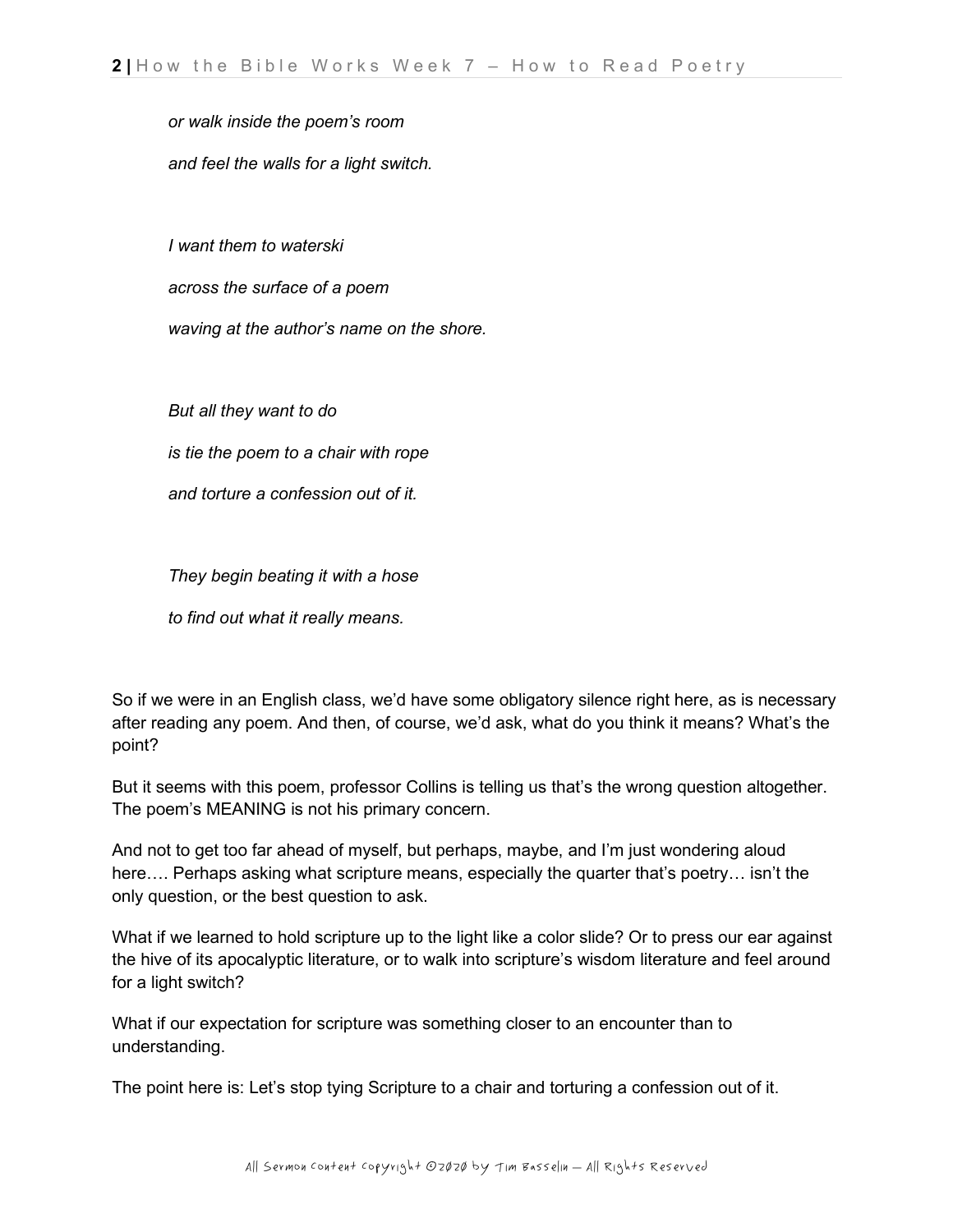Perhaps understanding poetry better can help us be more inclined to encounter God in scripture. There's no better way to begin our movement toward encounter than by singing worship songs. This is poetry, afterall, set to music. Just as the ancient Pslams were not just poems, but were sung by the people.

## **Message**

This summer, we've been talking about "How the Bible works." And we've been doing that by learning more about how to read the Bible's various genres. We've looked at prophecy, apocalypse, the book of Acts, and last week we looked at law codes. And part of what we're coming to see is that the Bible is a collection of a whole bunch of humans encounters with God. We express what it means to be human and to be in relationship in myriad ways. We tell stories. We write letters. We imagine future possibilities. We write poetry.

I believe poetry is a form of communication that tries to express what can't be communicated. Put simply, it attempts to reach beyond itself. Where words fail, poetry attempts to express more than the words have the ability to say. It's no surprise that when we approach it, wanting it to give us the answer, it refuses us. It becomes difficult, and we tend to turn away to other means that are more immediate and will give us the answers.

But if God is a mystery… what better form of communication is there to say something about God than poetry?

Back in March, when this pandemic began, I attended a webinar that was specifically for professors of religion. They posed the question: "How do we as professors of religion go on teaching in the midst of so much uncertainty and isolation?" Do we just proceed with our content? Or do we spend all our time talking about the pandemic?

One of the hosts was Willie Jennings, who teaches at Yale. He began his answer by saying one of the things we needed to be offering our students is a "turn to the poetic." He didn't just mean to read a poem with them, but he meant poetry as a way of thinking or a way of being in the world.

Then Willie Jennings said something I found particularly profound: He said that poetry, like prayer, lets us live with the silence and the word. // Poetry lets us live with silence and the word.

When a pandemic hits, there are a lot of questions that we can't answer. From how long will this last to why a good God would allow people to die like this. And if you've ever taken those questions seriously, you know there are no satisfying answers. Jennings went on to talk about how poetry allows us to sit in mystery, to be in the presence of things that don't make sense, things that can't be put into words. Sometimes with mystery, we just have to be silent. We see that near the end of the book of Job. God finally speaks and all Job can say is:

*"I am nothing—how could I ever find the answers?*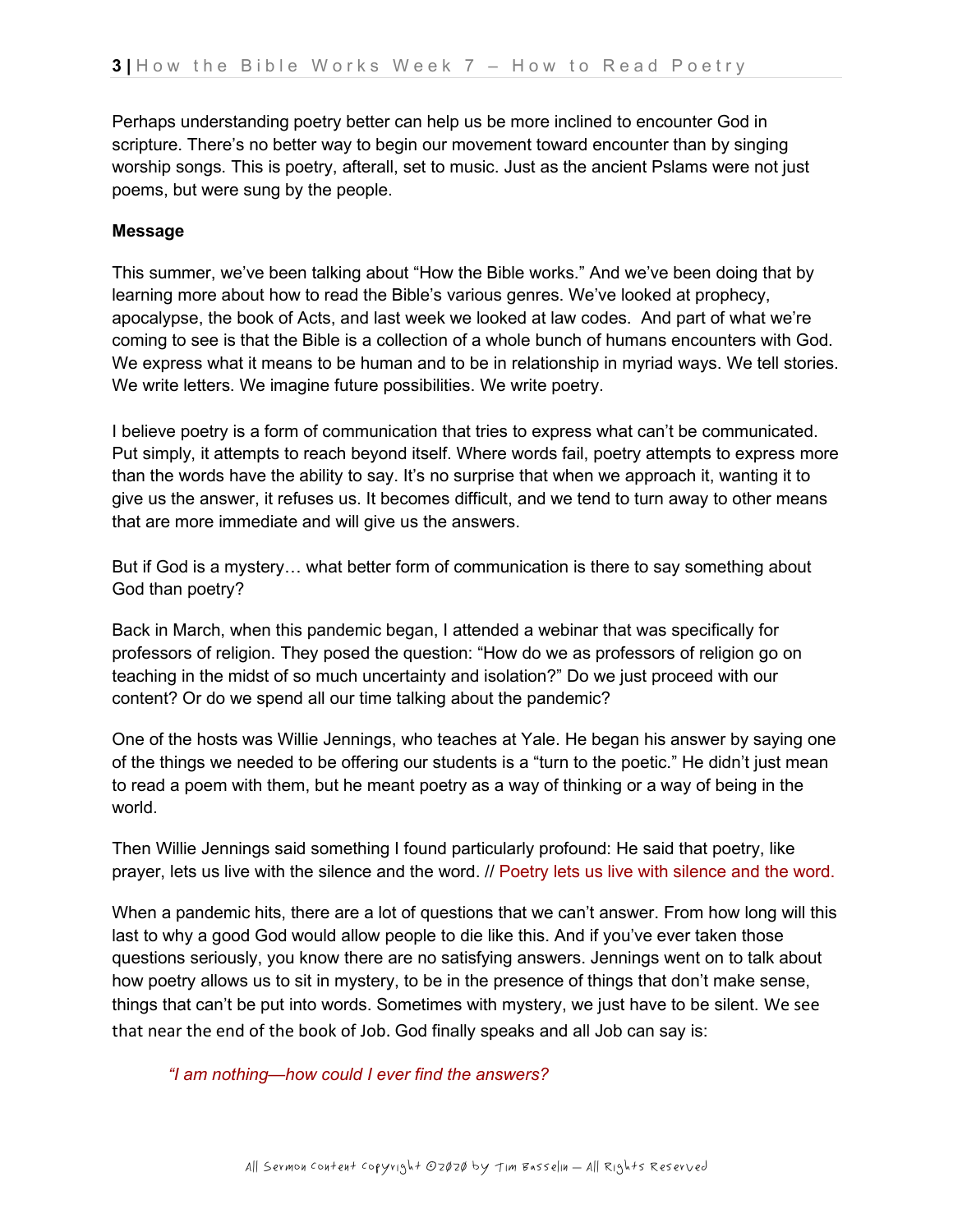*I will cover my mouth with my hand.*

*I have said too much already.*

 *I have nothing more to say." -- Job 40:4-5*

Poetry invites us into THAT. It acknowledges mystery and humbly admits we don't have all the answers.

And yet poetry also helps us speak and say what has to be said. It teaches us to say something, to express what we can, even if we can't make our way to a full answer.

I've been thinking about that combination ever since. Silence and word. Mystery and voice. What we can and what we cannot say about God.

God is a mystery, beyond us, and I think that is one reason so much of the Bible is poetry. Whatever we say about God is never really true, because it's never enough. If what we say assumes it has understood God, we have lied. Because God cannot be understood. And yet… we must say something, say what we can. But how do we speak truth about God without our words limiting God to a simplistic understanding? We need to learn to speak about God, and yet to allow our words to push beyond themselves into mystery, into the things that can't be put into words.

And this is what poetry does. Poetry invites us beyond itself. It's not trying to understand God or explain God. Poetry invites us to something more than its individual words can achieve. But we have not been taught to think this way. When we study history, for example, we take countries and lives and relationships and we reduce it and package it into a book so we can own the information and use it for our purposes. But this is not the way of wisdom. The wisdom books in scripture invite us to move in the opposite direction, through the words in the text to something beyond themselves.

So how does poetry reach beyond itself?

Well, there are a lot of ways words do this. For example, when we read rhyming poetry aloud, there's something extra that happens. The sum is greater than the parts. But instead of looking at those, or a hundred other ways that words work, I'd like to focus on two particular ways that are significant for the Bible: parallelism and chiasm.

[Scripture Slide 1] To understand parallelism, we are going to look at Proverbs and to see chiasm we will look at Psalms.

Nearly every single verse of Proverbs is parallelism. So you can open it anywhere but let's look at 1:7-9. Parallelism simply means that the one thought runs parallel to the other, like railroad tracks. Watch how saying the idea a second time reinforces the first idea. But also watch how it doesn't only re-state it, it also introduces another idea.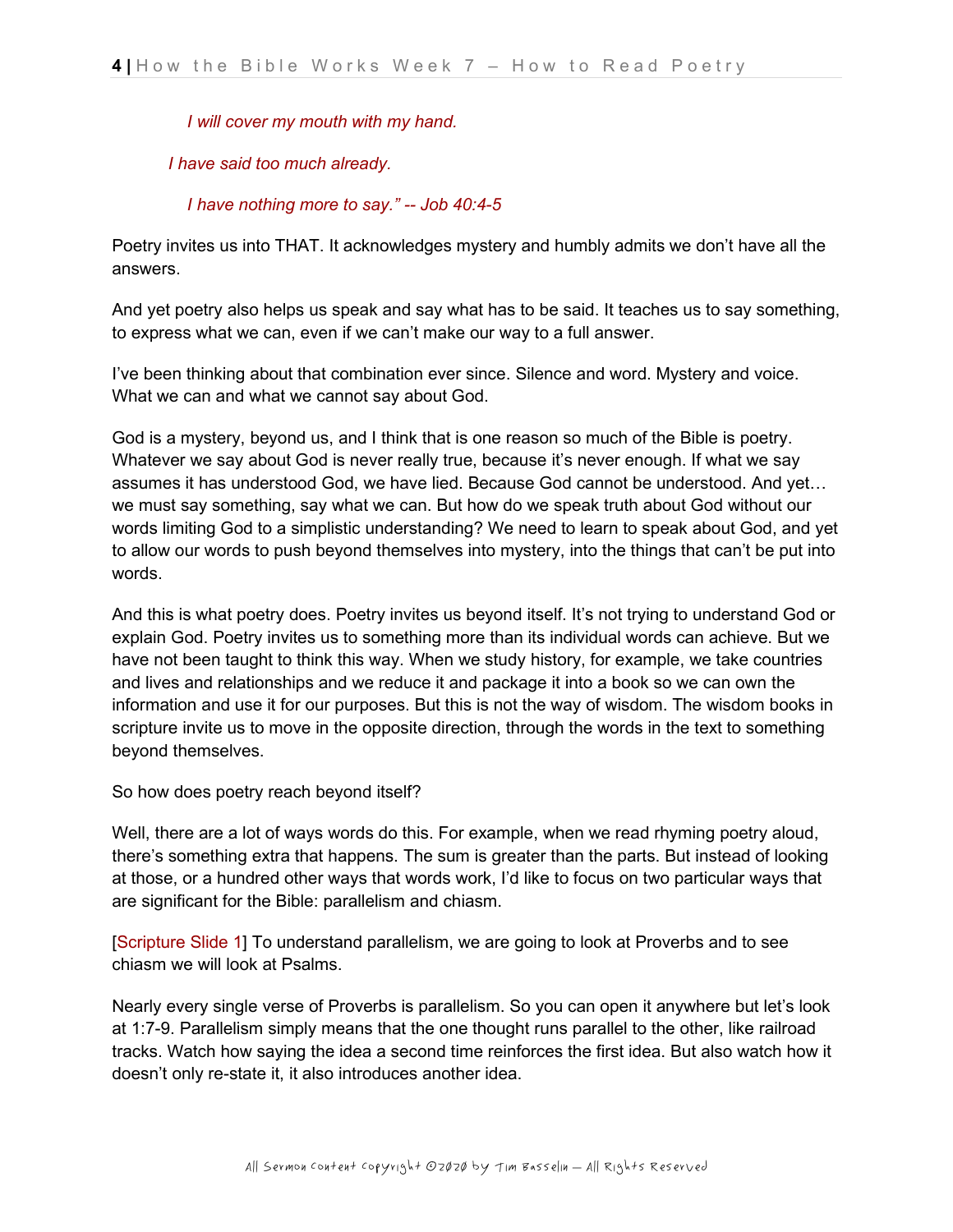## "Fear of the Lord is the foundation of true knowledge,

but fools despise wisdom and discipline.

My child, listen when your father corrects you.

Don't neglect your mother's instruction.

What you learn from them will crown you with grace

and be a chain of honor around your neck." -- Proverbs 1:7-9

Parallelism works to slow us down. It makes us listen a second time, invites us to consider the similarities and the differences, and makes us wonder if this truism has other connections?

Parallelism most often works like a synonym, as in vs 8:

*"My child, listen when your father corrects you.*

 *Don't neglect your mother's instruction."*

The first idea is being repeated and reinforced and extended beyond itself.

Parallelism also works as an antonym, as in vs 7:

*"Fear of the Lord is the foundation of true knowledge,*

*but fools despise wisdom and discipline."*

Showing its opposite reinforces the first line's truth. This technique also opens up the first idea beyond itself.

There's lots more that could be said about parallelism, but let me note this. Of all the ways words work, rhymes and meter and all that … the Wisdom literature of the Old Testament primarily relies on parallelism. Think of a sonnet, which relies heavily on meter and rhyme. How the words sound is soooo important for feeling that sense of beyondness that's essential to how a sonnet works. But what happens to meter and rhyme when you translate it to another language? It's nearly impossible to keep.

However, what happens when you translate parallelism? It remains. This form of poetry is translatable. And I think that's so incredible, because the word of God was destined to be translated into thousands of languages.

[Scripture Slide 2] So now let's look at chiasm, which the Psalms rely heavily upon. BTW, it's also translatable. Let's look at Psalm 1, because my grandfather was a preacher and a church planter, and this was his favorite scripture. He had it memorized and would quote it often. It also serves as an introduction to the whole book of Psalms.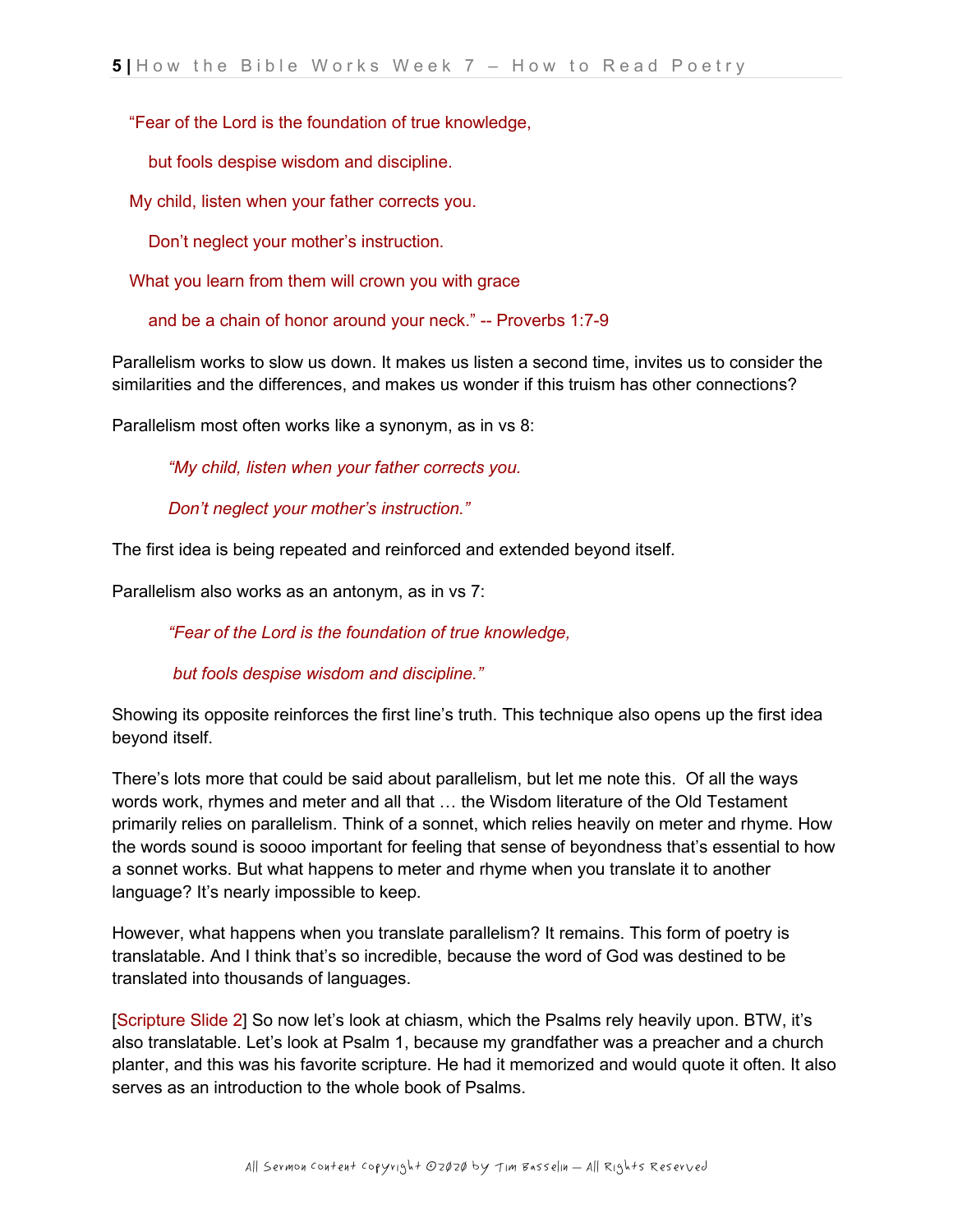Chiasm is just a more developed form of parallelism. And the best way to understand it is to just read a Psalm and see it at work. I'm using a different translation here than the one we normally use, because i want to point out something specific in the text that not all translations show. So, here's Psalm 1.

[Use the Chiasm Image here -- keep it up throughout the discussion of the text]

1 (A) Blessed is the man

who walks not in the counsel of the wicked,

nor stands in the way of sinners,

nor sits in the seat of scoffers;

2 (B) but his delight is in the law of the Lord,

and on his law he meditates day and night.

3 (C) He is like a tree

planted by streams of water

that yields its fruit in its season,

and its leaf does not wither.

In all that he does, he prospers.

4 (C^) The wicked are not so,

but are like chaff that the wind drives away.

5 (B^) Therefore the wicked will not stand in the judgment,

nor sinners in the congregation of the righteous;

6 (A^) for the Lord knows the way of the righteous,

but the way of the wicked will perish.

So, as you can see with the labels here, we have the pattern of A, B, C and then C, B, A. For the most part, the first half of the Psalm, vs 1-3, is about the righteous. The second half is parallel, using antonyms to show how the wicked are the opposite.

We could say a lot about the parallels between vss 1 and 6, but very simply, just note the repeated use of the word way. There is a way, or a path that the righteous walk down, and there is a way that the wicked walk down.

In vs 2, the righteous delight in God's law. For the Israelites, this was the law of the land, so delighting in the law was very real and physical, like in courts. In vs 5, the wicked don't stand in the judgment. They are not able to decide cases or affect people's lives in positive ways.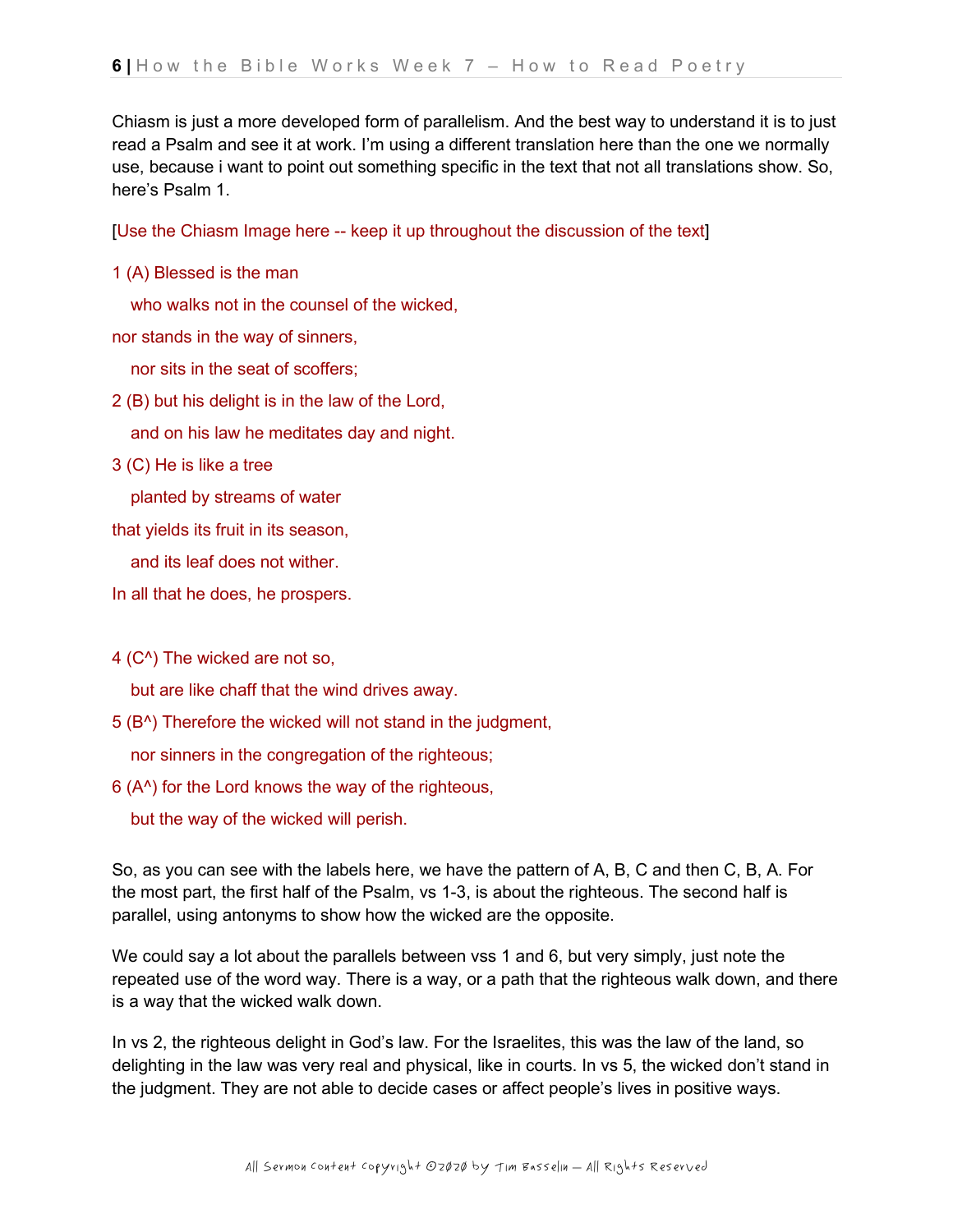In vs. 3, the righteous are like a tree planted by water, strong and fruitful. Paralleling in vs 4, the wicked are like chaff, which is just the husk of wheat, that blows away in the wind.

So why write in chiasm? Well, it was likely a memory technique for an oral culture. And it can be used as a memory technique for you today, if you choose to memorize this Psalm, like my grandfather.

But here's another reason: when you begin noticing the structure, you're left with a sense that the whole is greater than the parts. This is because the meaning isn't limited by the definitions of singular words, but is instead encoded in the structure of the poem. And when you feel the truth of that structure, you begin noticing it in other places as well. It connects with some larger truth of the universe, or of who God is.

And that's why we need poetry.

And as we've talked about with every genre of the Bible that we have looked at over the last couple months, learning how to read a genre takes practice. So I'd like to suggest two ways you can practice reading poetry.

The single most important thing is that we learn how to slow down and listen well to the text. In order to recognize chiasm, for example, you have to be aware of it as a possibility, and then you have to immerse yourself in the text. Remember, poetry isn't trying to tell you how to think. It's trying to invite you into an experience. So, in the first poem we read, Professor Collins uses all 5 of our senses to invite us into the poem's truth. He asks us to hold a poem up to the light and look at it. We are to press our ear against its hive. We are supposed to walk inside and feel our way around for a lightswitch.

Have you ever been reading something and really been struck by one sentence? What did you do? Did you stop and let your mind wander? Did you read the sentence again? Did you write it on a post-it note and hang it on the mirror where you get ready? Did you journal about it? Or share it with a friend? When we do these things, what we're doing is being led into the mystery, the thing that's bigger than the words themselves. We're allowing the words to expand beyond themselves. And I believe that's a good way to approach scripture and to hear God's voice, always speaking, always calling us to more.

My second suggestion is super, super simple. Read poetry aloud. I have a friend that writes a good deal of poetry, and he'll often send it to encourage me or to get feedback. I once opened one of his poems and spent about an hour reading it and making notes and giving him feedback. And I emailed him all of my grand insights and then waited on his reply to show how he'd adopted all my brilliant feedback. A few days later, he still hadn't written me back, and I decided to return to the poem, and this time I noticed something that made me read one of the lines aloud. I then read the whole poem aloud and …. It was perfect. And I realized the comments I'd written him the day before were mostly about clarity, but what his poem was doing was something more. When I spoke the words, I could hear those structures that my eyes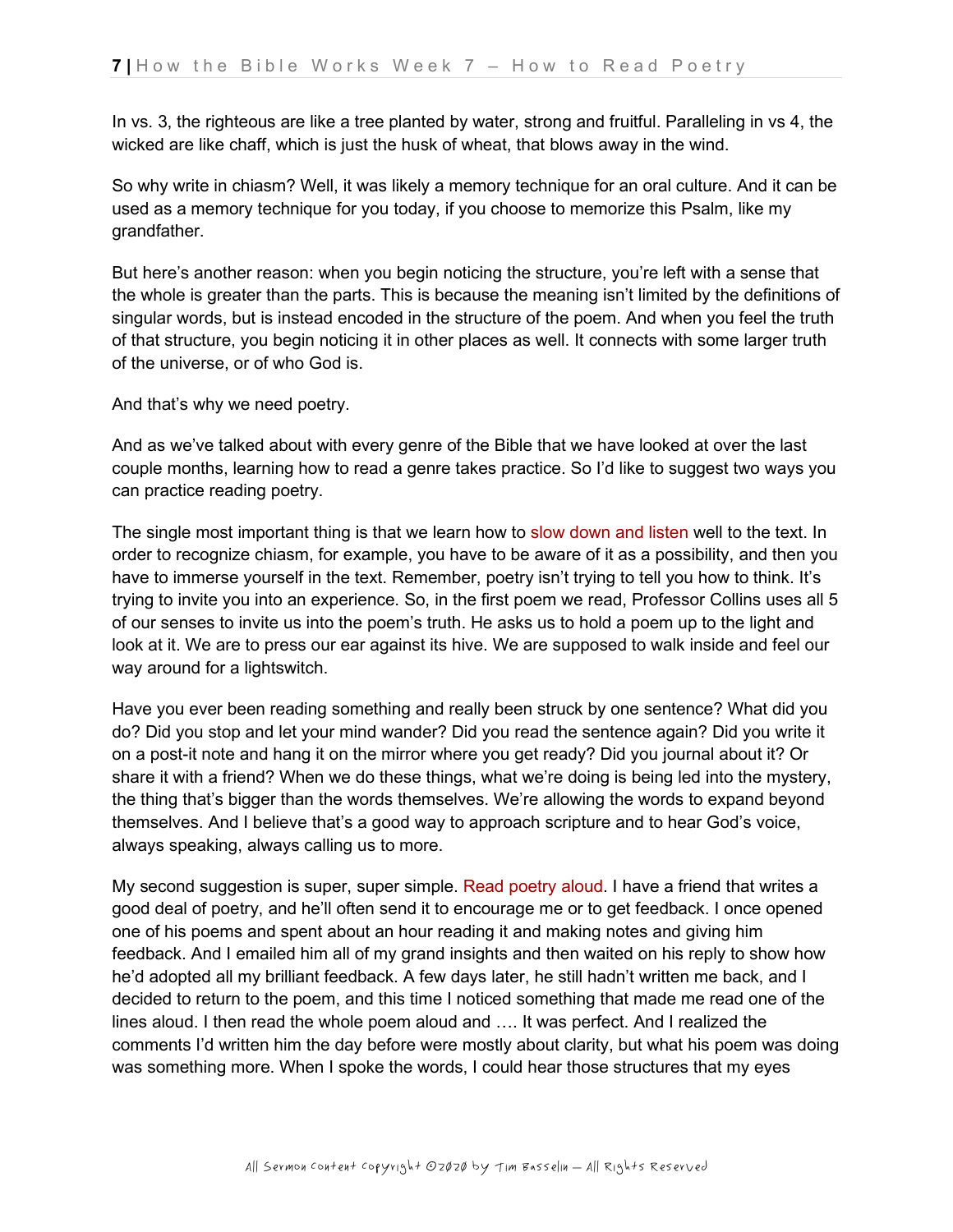couldn't see, and the poem drew me beyond itself. So I wrote another email and asked him to ignore everything I'd written before.

[Image: Wings] Rather than more talking about poetry, let's practice reading another poem. This one was written by George Herbert in the 1600's. It's called Easter Wings, and it was originally published sideways, like this, to highlight the structure of the poem, which is chiastic. Herbert was steeped in biblical poetry, and he often used techniques similar to scripture. This poem makes the chiastic structure really easy to see, and uses it to help us see the truth of our thinness without God vs our fullness with God.

# **Easter Wings, by George Herbert**

Lord, who createdst man in wealth and store,

Though foolishly he lost the same,

Decaying more and more,

Till he became

Most poore:

With thee

O let me rise

As larks, harmoniously,

And sing this day thy victories:

Then shall the fall further the flight in me.

My tender age in sorrow did beginne

And still with sicknesses and shame.

Thou didst so punish sinne,

That I became

Most thinne.

With thee

Let me combine,

And feel thy victorie:

For, if I imp my wing on thine,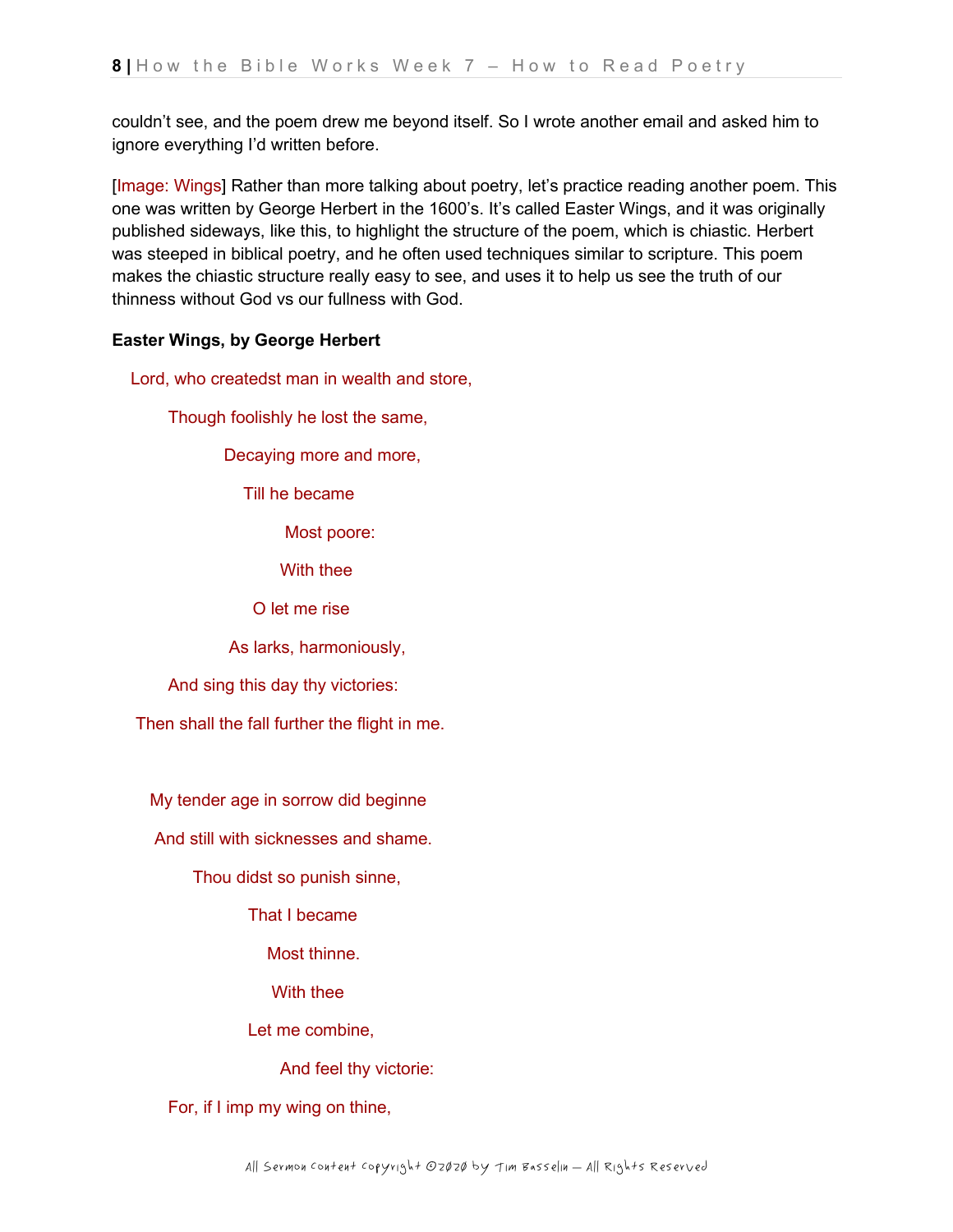#### Affliction shall advance the flight in me.

Our sin makes us smaller and smaller, thinner and thinner, til there's almost nothing left. And we see that visually in the poem. The sound of the poem also reinforces this, as three syllable words are used, and then two syllable words, and then we are left with sharp one-syllable words in the middle: Most Poor, Most Thin. But when we meet Christ at our most thin, we are afforded his victories. We rise into the five-syllable word of harmoniously, which literally means bringing together, combining but still remaining separate. The apostle Paul says we participate in Christ's death that we may also participate in his resurrection. This poem gives that to us visually, and in the sounds of the words, and their meaning. Easter wings. That morning of the resurrection. Hope that gives us flight.

The picture Herbert gives us here is also what we practice in taking communion. Christ moved from glory, born into this world and became most poor, most thin, even unto death. And in taking communion, we remember Christ's sacrifice. Christ said "This is my body, this is my blood. Take. Eat. Do this in remembrance of me." And so we remember, and we participate in Christ's death, so that we may also participate in his resurrection.

Let us pray over the communion, and then as you receive communion, I will read one last poem. It's a communion poem by one of my favorite living poets, Malcolm Guite.

Let's pray:

Lord, your gifts to us are bounteous. And yet, in our sin, we become so poor and thin. We confess we are unable on our own to live as you would have us live. As we partake of these elements today, may they become a spiritual food to us, may they be your mercy to us, that we might combine with you and rise harmoniously. Thank you for your sacrifice and resurrection that makes possible our resurrection. Amen.

This poem by Malcolm Guite is called Love's Choice:

This bread is light, dissolving, almost air,

A little visitation on my tongue,

A wafer-thin sensation, hardly there.

This taste of wine is brief in flavour, flung

A moment to the palate's roof and fled,

Even its aftertaste a memory.

Yet this is how He comes. Through wine and bread

Love chooses to be emptied into me.